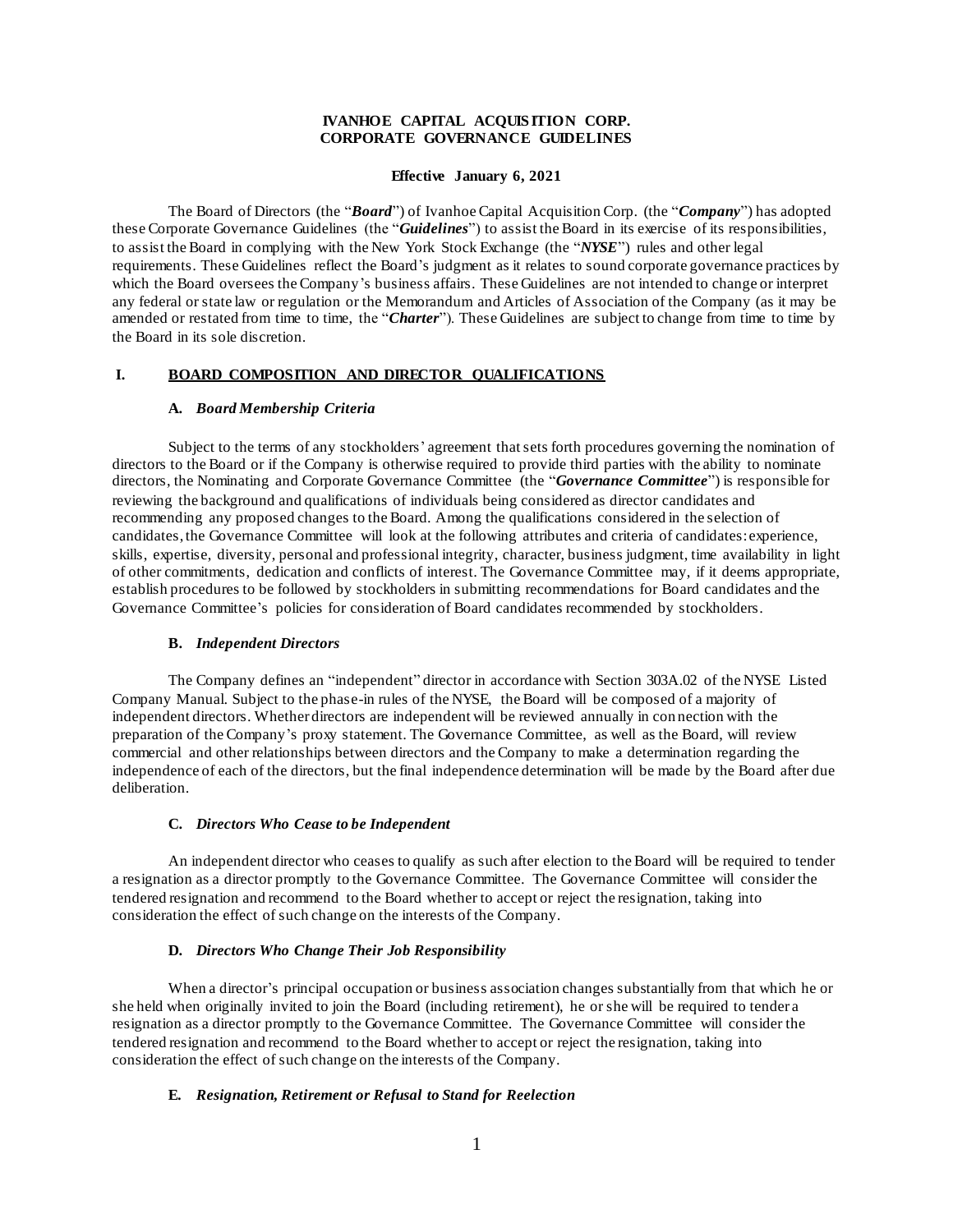In the event that a director intends to resign or retire from, or refuse to stand for reelection to, the Board, he or she must tender written notice of such intent directly to the Chairman of the Board (the "*Chairman*") and the Chief Executive Officer, who will share such notice with legal counsel. The Board, taking into account any recommendation of the Governance Committee, shall determine the action, if any, to be taken with respect to such notice. Except as may be provided in the Charter, there are no established limits for retirement from the Board.

## **F.** *Board Tenure*

Except as may be provided in the Charter, there are no established term limits for service on the Board. Directors shall be elected for the terms provided in the Charter. The Board may nominate a director for reelection based on the recommendation of the Governance Committee.

## **G.** *Notification of Additional Board Service*

Directors will advise the Chairman and the chairperson of the Governance Committee in advance of accepting an invitation to serve on another company board. Service on boards and committees of other organizations should be consistent with the Company's Code of Business Conduct and Ethics. If a member of the Company's Audit Committee serves on more than two audit committees, the Board will determine whether such simultaneous service impairs the director's ability to serve effectively on the Company's Audit Committee. The Board does not feel that it is appropriate to limit the number of company boards on which directors may serve.

# **II. BOARD OF DIRECTORS RESPONSIBILITIES**

The business affairs of the Company are managed under the direction of the Board. The Board believe s that the primary responsibilities of directors are to exercise their business judgment in good faith and to act in what they reasonably believe is in the best interests of the Company and its stockholders. Directors must fulfill their responsibilities consistent with their fiduciary duty to stockholders, in compliance with all applicable rules and regulations and subject to the provisions of the Charter. In forming his or her judgment, each director is entitled to rely in good faith on the accuracy of the records of the Company and the information, opinions, reports or statements presented by the Company's officers, employees, Board committees, outside advisors and auditors. In discharging that obligation, directors are entitled to rely on the honesty and integrity of the Company's senior executives and its outside advisors and auditors.

# **III. BOARD MEETINGS AND PROCEDURES**

# **A.** *Meeting Frequency*

Following the Company's initial business combination, the Board will hold at least one regularly scheduled meeting each quarter.

### **B.** *Chairman of the Board*

The Chairman will preside over all meetings of the directors, be responsible for the agenda at all meetings of the Board and will preside over meetings of stockholders. The Chairman will convey recommendations of the independent directors to the Board and will be the liaison between the Board and the management of the Company. The Chairman will preview information sent to the Board as necessary and approve meeting schedules to assure that there is sufficient time for discussion of all agenda items.

### **C.** *Agenda Items*

Each director is free to suggest agenda items to the Chairman and to raise at any meeting topics not on the agenda.

# **D.** *Attendance*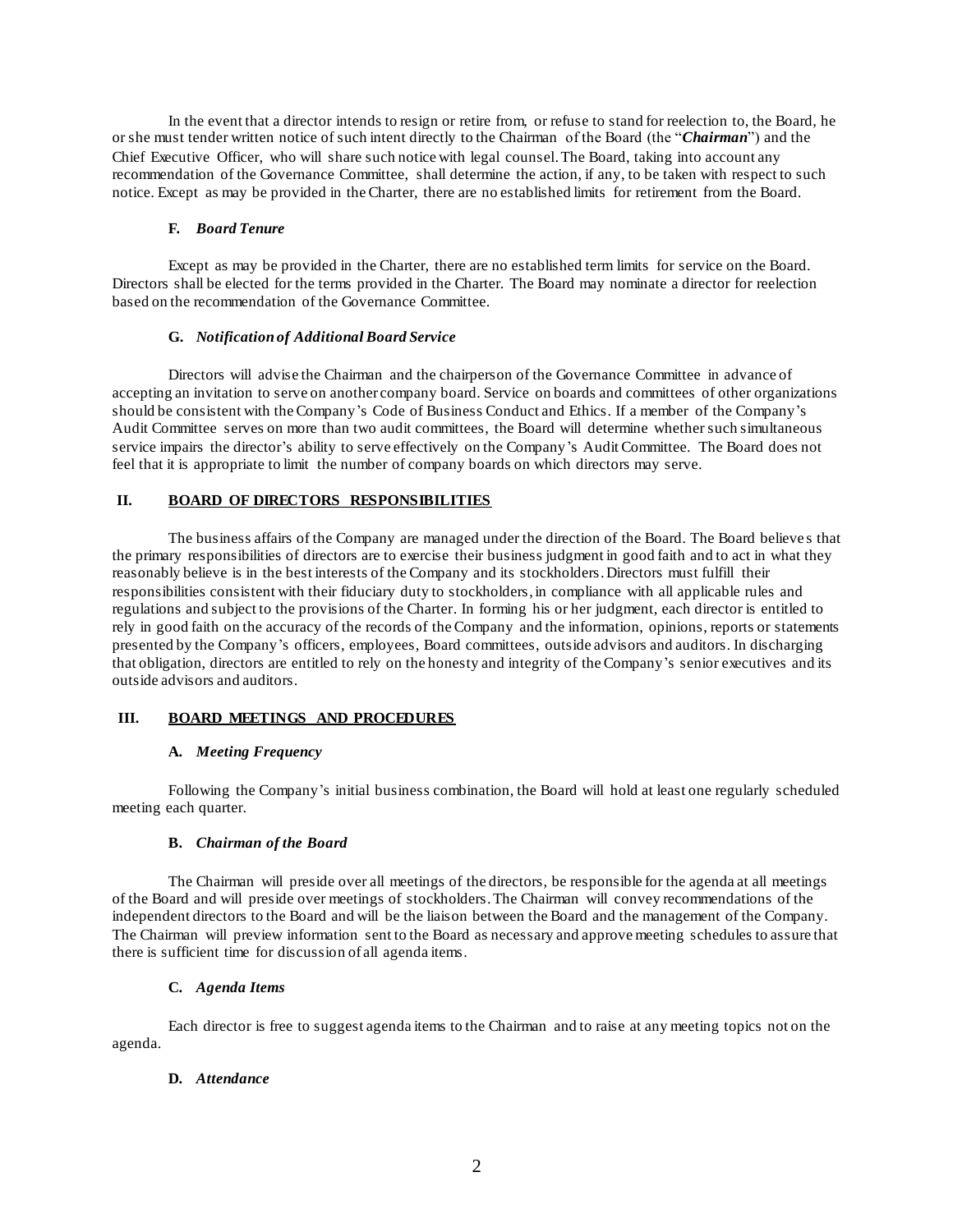All directors are expected to make reasonable best efforts to attend all meetings of the Board, meetings of the committees of which they are members and the annual meeting of stockholders.Members are encouraged to attend Board meetings and meetings of committees of which they are members in person, but may also attend such meetings by telephone or video conference.

### **E.** *Meeting Materials and Preparation*

Information and materials important to the Board's understanding of topics expected to be discussed at meetings should, to the extent practical, be distributed sufficiently in advance to permit prior review. In the event of a meeting on short notice, or if materials would contain highly confidential or sensitive information, it is recognized that written materials might not be available in advance.

Each director should be sufficiently familiar with the business of the Company, including its financial statements and capital structure, and the risks and competition it faces, to facilitate active and effective participation in the deliberations of the Board and of each committee on which he or she serves. Management will make appropriate personnel available to answer any questions a director may have about any aspect of the Company 's business. Directors should also review the materials provided by management and advisors in advance of the meetings of the Board and its committees and should arrive prepared to discuss the issues presented.

#### **F.** *Separate Sessions of Non-Management Directors*

Non-management directors will meet regularly, in executive session, without management. If not a member of management, the Chairman will preside in executive session. If the Chairman is absent or disqualified, the chairperson of the Audit Committee, if independent, will preside. If the chairperson of the Audit Committee is absent, or not independent, an independent director designated by the other independent directors will preside.

In the event that the non-management directors include directors who are not independent, the Company will, at least once a year, schedule an executive session including only independent directors.

## **IV. DIRECTOR COMMUNICATIONS**

#### **A.** *Director Communications with Management and Outside Advisors*

It is management's job to formulate, propose and implement strategic choices and the Board's role to approve and evaluate strategic direction and results. However, the Board and management are better able to perform their responsibilities if there is an ongoing dialogue among the Chief Executive Officer, other senior managers and Board members. To facilitate these discussions, directors will have access to the Company's senior management team. The Board and its committees shall have the right at any time to retain independent outside accounting, financial, legal or other advisors, and the Company shall provide appropriate funding, as determined by the Board or any committee, to compensate such independent outside advisors, as well as to cover the ordinary administrative expenses incurred by the Board and its committees in carrying out their duties. In the event that the Board proposes to incur any material expenses not expressly covered by these Guidelines, the Charter, the Company's By laws or the charters of the Board's various committees, the Board shall discuss such expenses with the Company's senior management team prior to incurring such expenses.

## **B.** *Board Interaction with Institutional Investors, Analysts, Press and Customers*

Generally, management should speak for the Company. Each director should refer all inquiries from institutional investors, analysts, the press or customers to the Chief Executive Officer or his or her designee.

## **V. DIRECTOR COMPENSATION**

The Board, upon the recommendation of the Compensation Committee, will establish the form and amount of compensation to be paid to directors following the Company's initial business combination, if any, and review this compensation each year.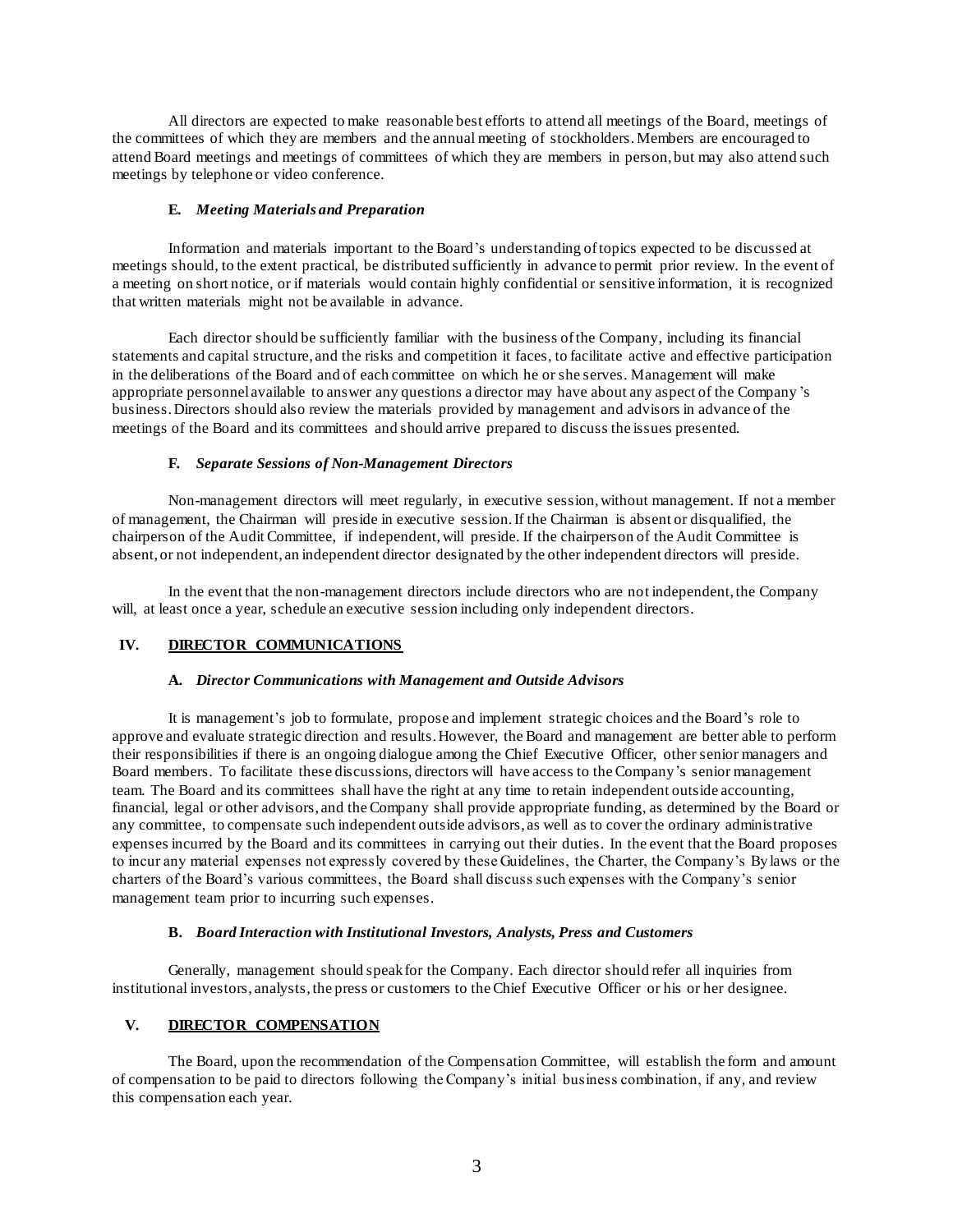### **VI. DIRECTOR ORIENTATION AND CONTINUING EDUCATION**

The Company will provide each new director with an orientation packet to familiarize him or her with, among other things, the Company's (i) initial business combination plan or, following its initial business combination, its business and strategic plans, (ii) significant financial, accounting and risk management issues, (iii) compliance programs, (iv) Code of Business Conduct and Ethics, (v) Policy Regarding Insider Trading and Dissemination of Inside Information, (vi) Guidelines, (vii) principal officers and (viii) independent auditors.

Each director is expected to be involved in continuing director education on an ongoing basis to enable him or her to better perform his or her duties and to recognize and deal appropriately with issues that arise, if prior to the Company's initial business combination, in light of the Company's goal of finding an initial business combination target and completing an initial business combination. The Company will pay all reasonable expenses related to the continuing director education.

### **VII. COMMITTEES OF THE BOARD**

#### **A.** *Number, Structure and Appointment of Committee Members*

The Board shall have at all times three (3) standing committees: (i) an Audit Committee; (ii) a Compensation Committee; and (iii) a Nominating and Corporate Governance Committee. All members of these committees shall be independent directors, subject to the phase-in rules of the NYSE, and shall be appointed by the Board upon recommendation of the Governance Committee. The Board may, from time to time, establish or maintain additional committees as necessary or appropriate.

#### **B.** *Committee Charters*

Each committee shall discharge its responsibilities in accordance with its own charter. Each committee charter shall set forth: the purposes, goals and responsibilities of the committee; qualifications for membership on the committee; and committee structure and operations. Each committee charter shall also specify procedures for committee member appointment and removal, as well as require that the committee annually evaluate its performance and report its assessment to the Governance Committee.

#### **C.** *Committee Meetings*

The chairperson of each committee, in consultation with committee members, shall determine the frequency and length of committee meetings unless otherwise provided in the charter for such committee. The chairperson of the committee, in consultation with committee members and appropriate members of management, shall establish the committee's meeting agenda. Each committee member may recommend items for inclusion on the committee's meeting agenda.

### **VIII. LEADERSHIP DEVELOPMENT**

### **A.** *Evaluation of the Chief Executive Officer*

In accordance with the terms of its charter, the Compensation Committee will conduct an annual review of the Chief Executive Officer's performance and report its conclusions to the independent directors of the Board. The evaluation should be based on objective criteria including, but not limited to, the performance of the Company's business, accomplishment of the Company's goal of completing an initial business combination and, thereafter, its long-term and short-term strategic objectives and management development.

#### **B.** *Succession Planning*

From and after the completion of the Company's initial business combination, the Compensation Committee, in consultation with the Chief Executive Officer, shall annually report to the Board on succession planning, which shall include emergency Chief Executive Officer succession, Chief Executive Officer succession in